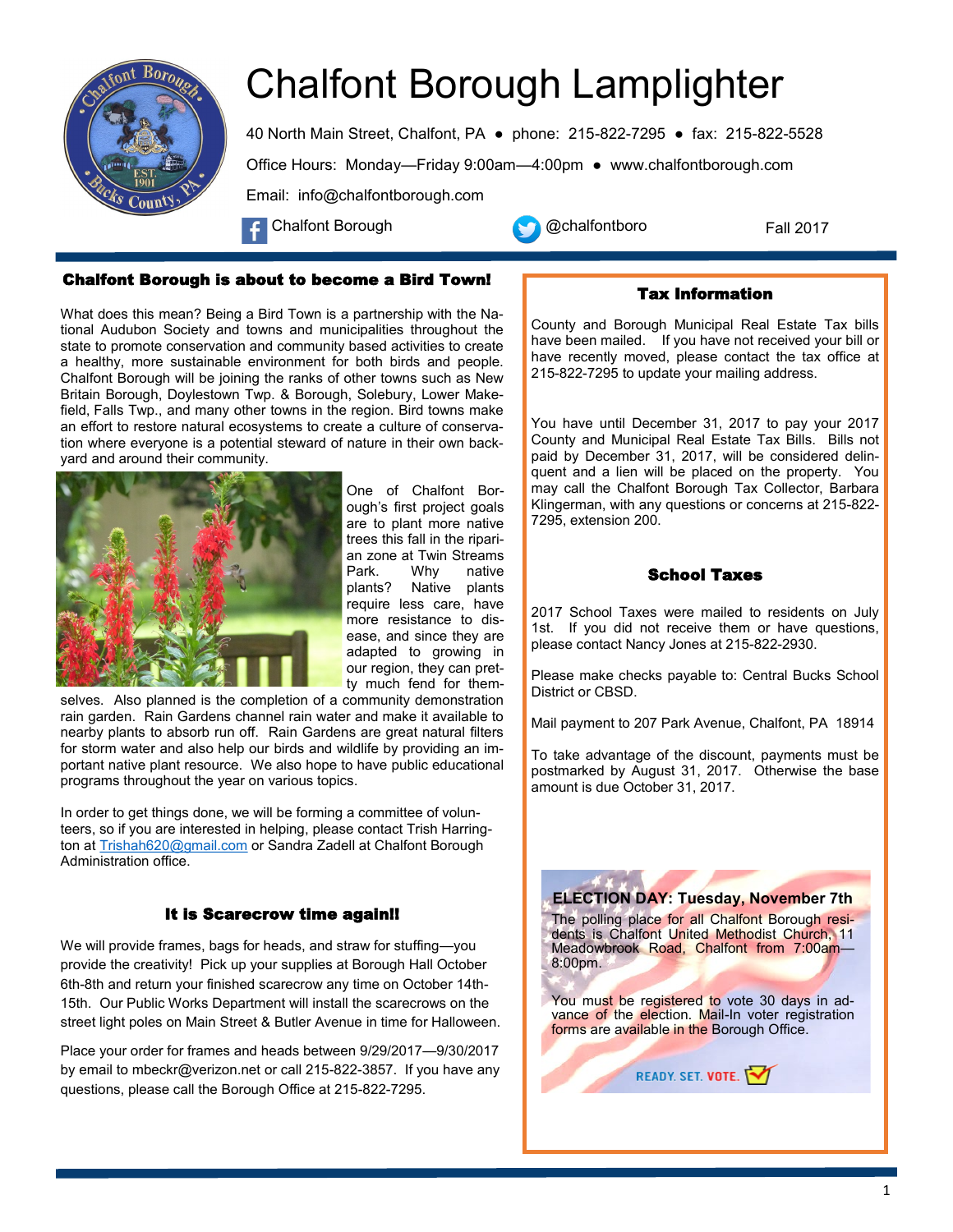## From the Borough Office …

- Trash and recyclables (cardboard, newspaper, magazines, mail, food boxes and cans, beverage cans, plastic bottles and caps #1-7) should be placed curbside on Thursday evening for pickup on Friday morning. Trucks may come as early as 6:00am. If you have a bulk item to dispose of, call Advanced Disposal for pick up at 866-342-5497.
- Get the latest news by subscribing to news on the Borough website: www.chalfontborough.com or like us on: facebook.com/Chalfont Borough, or follow us on Twitter @chalfontboro.
- Daylight Savings Time ends on November 5, 2017 at 2:00am—do not forget to turn your clocks back an hour.
- Please remember to keep dogs leashed when not on your property and do not allow them to run at large.

*Public Works …*

- Street sweeping will begin in the Borough. Please make sure your mailbox is back beyond the curb line. Trim trees & shrubs back too.
- When mowing, please do not throw or sweep grass clippings into the street.
- There will be a dumpster behind Borough Hall, 40 North Main Street, from Thursday, November 9th—November 17th. This 30 yard dumpster is for residents to use for yard waste disposal and will be available until filled. Examples of yard waste are: grass clippings, brush or branches not to exceed 4 feet in length. **PLEASE NOTE: no plastic bags; do not fill over the top of the dumpster; do not leave anything around the dumpster—if it does not fit, you must take it with you**.
- Christmas Tree Drop-Off information: Christmas trees may be dropped off from December 26, 2017-January 7th, 2018 in the parking lot at Swartley-Winkelmann Field located at 500 North Main Street.

## Fall Leaf Collection Dates:

October 28, 2017, November 11, 2017, and December 2, 2017

Leaves for recycling should be placed in biodegradable leaf bags and placed curbside *the night before* pickup. No twigs, tied or placed in bag with leaves, will be picked up on leaf pickup days.

## From Chalfont Fire Company- Did you know?

The borough is served by the Chalfont Fire Company which is all volunteer and responds to many calls in the borough. This is a very dedicated group that is trained and responds for many hours each month.

Although the trucks have numbers 34, 54 and 74 on them, they are all from one of the two stations that serve Chalfont. The company is always looking for new members, specifically those in the 17-25 age bracket. Although the job is often hard, it is also very rewarding to be able to help others when they need it most. The company is like a big family, with the firefighting tradition continued for generations. The bond that is formed among the unpaid members when helping others is unlike any other found in civilian life.

Many of our responses are caused by smoke alarms which are set off by accident or are faulty. You can help us by checking your alarms to determine that they are less than 10 years old whether they are battery or hard wired electrically powered. Ten years is the time limit for the sensor in the alarm to work with reliability according to the NFPA (National Fire Protection Association).

Most alarms have a date somewhere on the device that states "replace by" or a manufacturers date. These should not be confused with CO (Carbon Monoxide Alarms) where sensors only last to a maximum of 7 years. This is an area where you can actively help us without leaving home .

| <b>Chalfont Fire Company Events</b>                                                          |                                   |                                                                           |
|----------------------------------------------------------------------------------------------|-----------------------------------|---------------------------------------------------------------------------|
| <b>301 North Main Street</b>                                                                 |                                   |                                                                           |
| www.ChalfontFireCompany.com                                                                  |                                   |                                                                           |
| September 24, 2017                                                                           | <b>Buffet Breakfast</b>           | 8:00am-12:00pm                                                            |
| October 12, 2017                                                                             | Fire Prevention Open House        | 7:00pm-9:00pm                                                             |
| October 28, 2017                                                                             | Craft Show                        | $9:30$ am $-3:00$ pm                                                      |
| November 26, 2017                                                                            | <b>Community Christmas Sing</b>   | 4:00 <sub>pm</sub><br>Santa and Mrs. Claus will be arriving by Fire Truck |
| December 2, 2017                                                                             | Last Day to order Holiday Cookies | 215-822-7847                                                              |
| December 10, 2017                                                                            | Holiday Cookie Sale Pick-Up       | $noon - 2:00pm$                                                           |
| Receive notifications electronically by sending your email address to cfcauxiliary@gmail.com |                                   |                                                                           |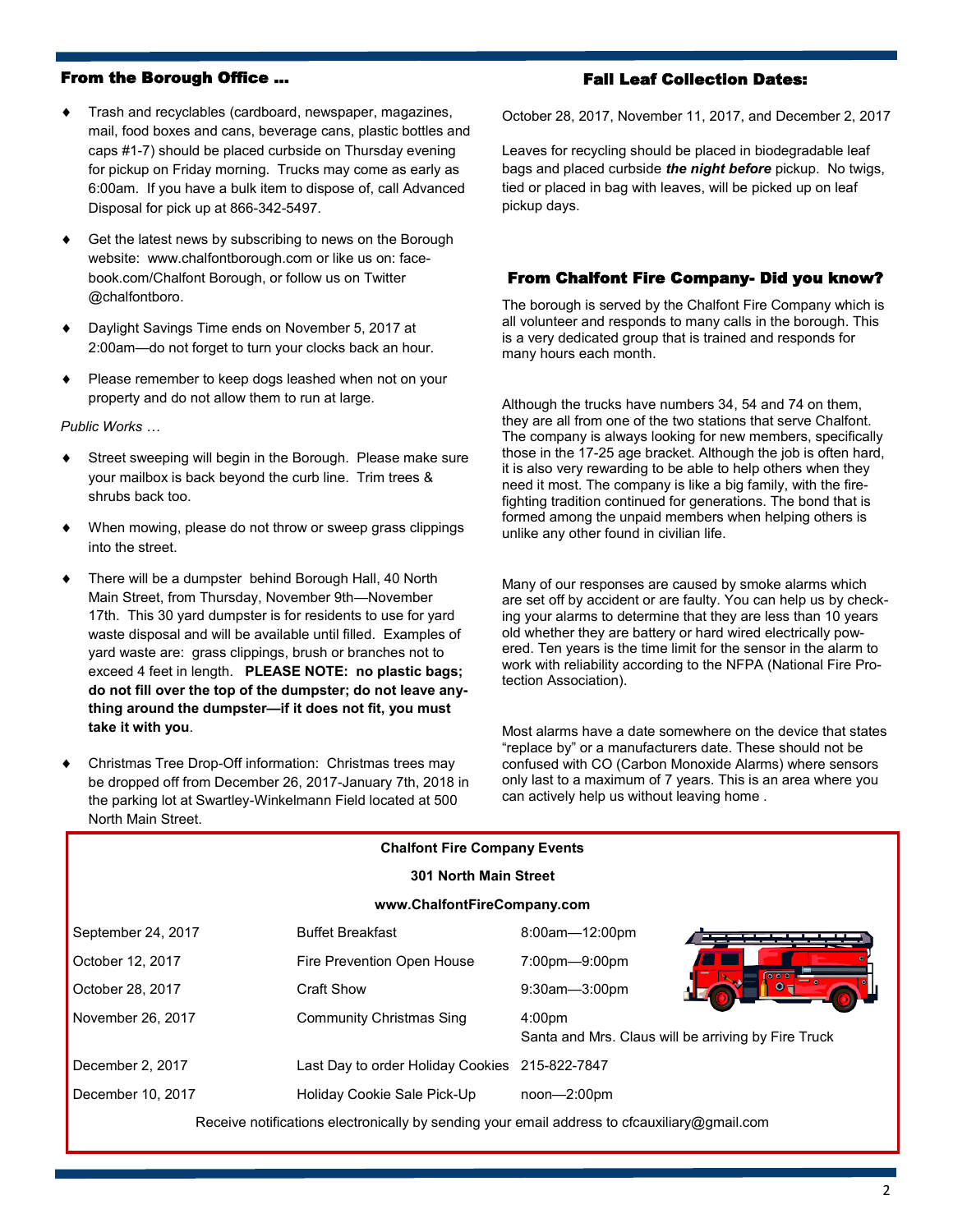## Ways to Stay Green When the Leaves are Changing**—**Ideas for preparing for winter in an environmentally friendly way



Fall is the time of year when school starts back up and the leaves begin to fall. As you are working outside and enjoying the cooler weather, remember these tips to protect our environment and water.

**Harvest fallen leaves**: There are many sources of stormwater pollution unique to autumn, and we need your help to control them. The leaves are falling, and their improper disposal poses a threat to our water resources. Leaf litter and any yard waste dumped into a stormwater basin or near a waterway can cause harmful nutrient accumulation. Leaves swept into the street can easily enter storm drains and make their way into the nearest creek as well. Dispose of leaf litter and yard waste in a compost pile and **never in the street or stream**! You can shred yard and leaf waste to use as mulch or fertilizer for your yard and garden.

**Aerate and overseed your lawn:** Aerating your lawn is an important, yet commonly overlooked, lawn maintenance task. Aeration involves perforating the soil with small holes to allow air, water and nutrients to penetrate the grass roots. This helps the roots grow deeply and produce a

stronger, more vigorous lawn. It also reduces soil compaction and restores your lawns natural draining ability resulting in less runoff to our streams. The practice of overseeding lawns is really nothing more than spreading grass seed over an existing lawn. Particular attention should be paid to bare areas. With fall germination, the young grass will have two or three months to become better established before temperatures drop too low and growth stops. Next spring, the young plants will have another few months to develop deeper roots before the summer heat sets in. A full, healthy lawn helps to prevent erosion and also reduces runoff.



A little extra caution while you keep up with your fall to-do list can make a big difference for the health of our environment, and we thank you for cooperating with this effort. **To report an illicit discharge to the stormwater collection system, stream, creek or river, please call 215-822-7295.**

Another successful **Chalfont Challenge 5K Race** was held on Saturday, June 3. Special thanks to the Mayor Marilyn Becker for being our honorary race starter. Thank you for your service to the community! And special thanks go out to **Forest Park Water** for sponsoring the fireworks for Chalfont Evening.



**GOLD**  Advanced Disposal Begley, Carlin, & Mandio LLP Brian Wallace-Keller Williams RE Chalfont New Britain Business Alliance CKS Engineers, Inc. Forest Park Water JERC Partners Keystone Municipal Services McNamara Financial Group Shober & Rock Stifel Financial Tommy Carr Tire & Auto Center Wehrungs Hardware

**SILVER**  Bi-County Fuels, Inc. Chalfont Collision Center Dunlap & Associates Garber Law LLC, Cheryl Garber, Esq. Hartzel's Concrete Hilltop Family Tire & Auto KCBA Architects Manhattan Bagel Penn Community Bank Universal Electric

### **BOOSTERS**

Action Karate Angel Falls Design Chalfont Boro Farmers Market Chalfont Family Dentistry Chalfont VFW Post 3258 High Performance Gymnastics Holiday House Pet Resort Lawn Doctor Mars Fishcare Pina's Pizza Salon Salvatore Christian Steven Goldblum, Attorney at Law